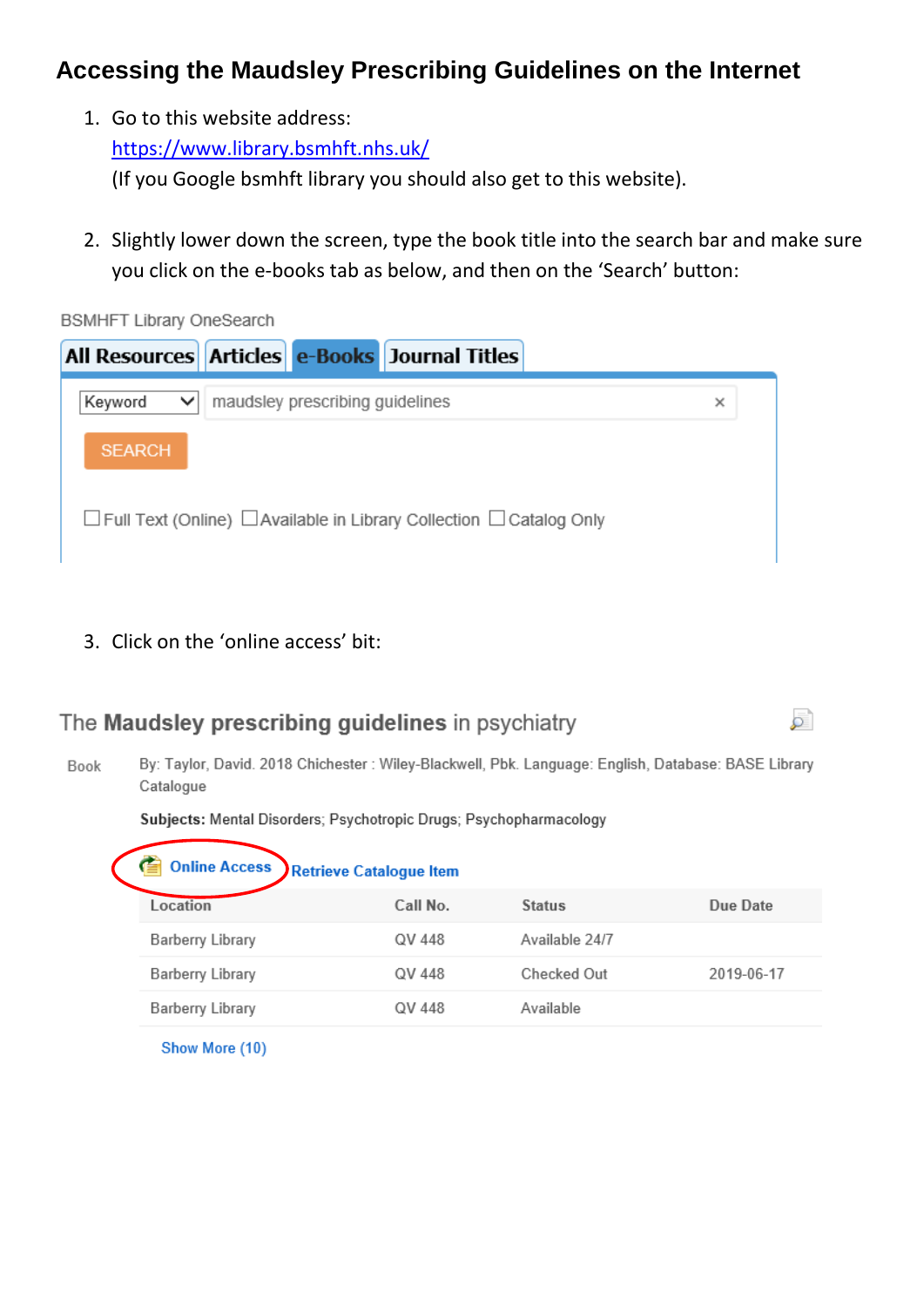4. The system will then ask you to log in with your Athens username and password.

# OpenAthens

# Sign in with an OpenAthens account.

(If you are not currently registered for Athens, you can easily self-register for one online here:<https://openathens.nice.org.uk/>)

5. On the next page, you can click on the purple "Read Online" button to view the book:



Downloading the book allows you to view it for up to 7 days at a time on select devices (after which the e-book can be renewed), but 'read online' has no time limit.